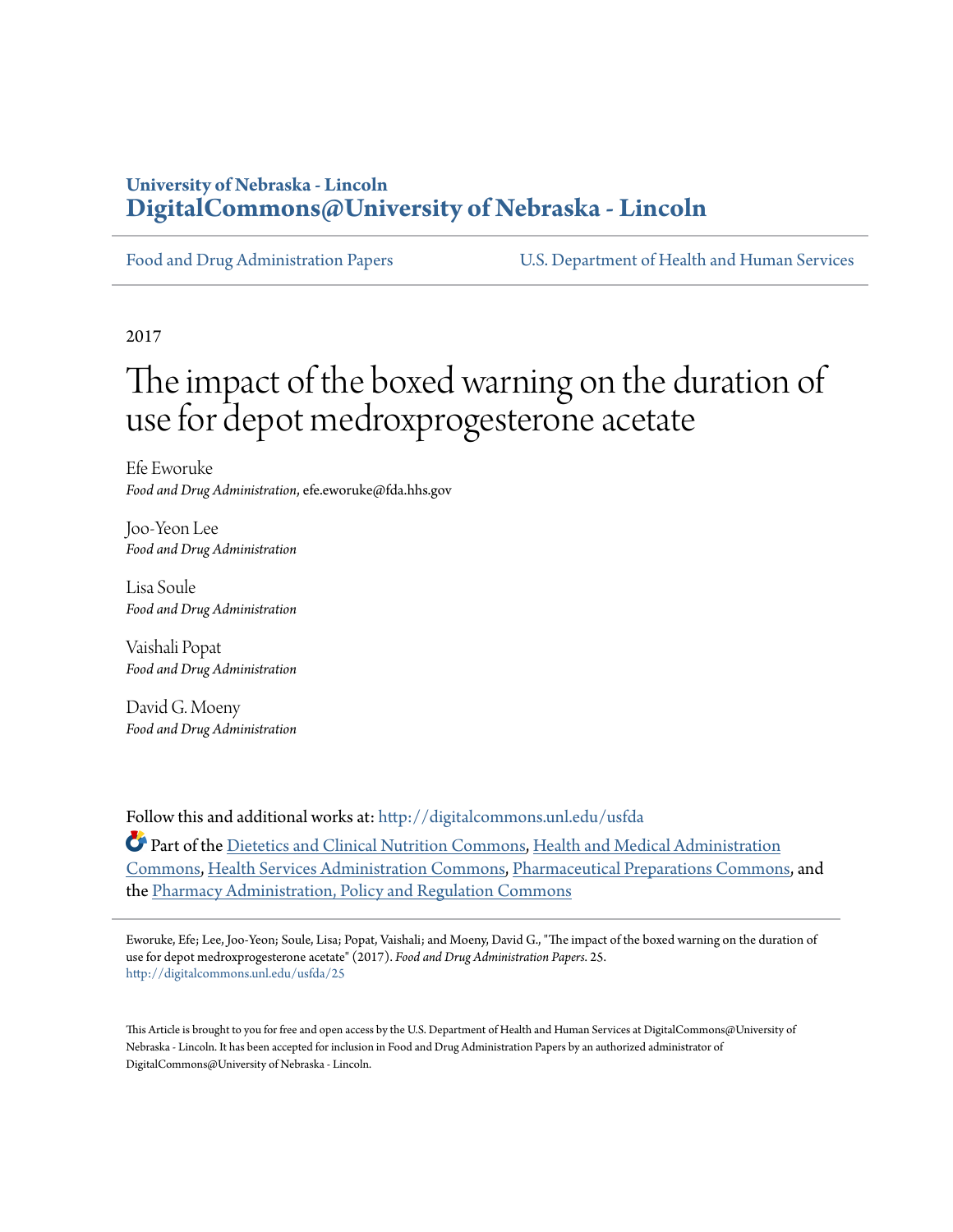## ORIGINAL REPORT

# The impact of the boxed warning on the duration of use for depot medroxprogesterone acetate

Efe Eworuke<sup>1\*</sup>  $\bullet$ [,](http://orcid.org/0000-0001-8971-9748) Joo-Yeon Lee<sup>2</sup>, Lisa Soule<sup>3</sup>, Vaishali Popat<sup>4</sup> and David G. Moeny<sup>1</sup>

 $^1$ Division of Epidemiology II, Office of Pharmacovigilance and Epidemiology, Office of Surveillance and Epidemiology, Center for Drug Evaluation and Research, Food and Drug Administration, Silver Spring, MA, USA

 $^2$ Division of Biometrics VII, Office of Biostatistics, Center for Drug Evaluation and Research, Food and Drug Administration, Silver Spring, MA, USA

 $^3$ Division of Bone, Reproductive, and Urologic Products, Office of New Drugs, Center for Drug Evaluation and Research, Food and Drug Administration, Silver Spring, MA, USA

<sup>4</sup> Office of New Drugs, Immediate Office, Center for Drug Evaluation and Research, Food and Drug Administration, Silver Spring, MA, USA

#### ABSTRACT

Objective The objective of this study was to examine the impact of the Food and Drug Administration's boxed warning on the utilization of depot medroxyprogesterone (DMPA).

Methods From the IMS Lifelink data (2001–2009), we identified DMPA and oral combined hormonal contraceptive (CHC) users without a prescription claim 6 months before and after the first and last claim. Episodes were defined as all contiguous claims with no more than 90 day DMPA or 30-day CHC between claims. Days' supply (CHC) and 90-day duration (DMPA) was used to determine episodes. We used interrupted time series to evaluate changes in the mean episode length and proportion of episodes >2 years before and after the Food and Drug Administration's November 2004 boxed warning. Stratified analyses by birth cohort were conducted.

Results From 2001 to 2009, 126 528 DMPA and 651 356 CHC episodes were used for segmented regression. For the DMPA cohort, there was an immediate decline in the mean duration  $(-34.7 \text{ days}$  [confidence interval:  $-45.4$  to  $-24.1$ ]) and episodes  $>2$  years  $(-1.9\%$ [confidence interval:  $-2.9\%$  to  $-1.1\%$ ]) after the boxed warning. We did not observe any change in mean duration or episodes  $>2$  years for the CHC cohort. The largest declines in mean duration and proportion  $>2$  years were seen with the oldest women.

Conclusion We observed a modest decline in the mean duration and episodes >2 years for DMPA use immediately after the boxed warning not observed among CHC users. In the stratified analysis, we saw declines in the duration of use >2 years in all age groups, except adolescents who continue to use DMPA for longer than 2 years. Published 2017. This article is a U.S. Government work and is in the public domain in the USA.

key words—boxed warning; depot medroxyprogesterone; interrupted time series; trends; pharmacoepidemiology

Received 26 September 2016; Revised 17 April 2017; Accepted 18 April 2017

#### INTRODUCTION

The US Food and Drug Administration (FDA) approved depot medroxyprogesterone acetate (DMPA; Depo-Provera contraceptive injection) in October  $1992<sup>1</sup>$  and subcutaneous depot medroxyprogesterone (depo-subQ provera 104) in October 20042 for the prevention of pregnancy. Depo-subQ provera 104 is also approved for management of endometriosisassociated pain. DMPA results in decreased estrogen production because of its inhibition of pituitary gonadotropin secretion.<sup>3</sup> Decreased estrogen production is particularly concerning because it is associated with decreases in bone mineral density (BMD). Shortly after approval of DMPA in 1992, postmarketing studies $4\overline{-11}$  in both adult and adolescent women suggested loss of BMD with DMPA use. Longer duration of treatment and smoking tobacco were associated with slower recovery of BMD following the last DMPA use.<sup>12</sup> Another study<sup>6</sup> suggested that BMD levels at the femoral neck and hip showed slower

<sup>\*</sup>Correspondence to: E. Eworuke, Division of Epidemiology II, Office of Pharmacovigilance and Epidemiology, Office of Surveillance and Epidemiology, Center for Drug Evaluation and Research, Food and Drug Administration,10903 New Hampshire Ave Bldg. 22, Silver Spring, MA, USA. E-mail: efe.eworuke@ fda.hhs.gov

Disclosure statement: The views expressed are those of the authors and not necessarily those of the US Department of Health and Human Services or the FDA.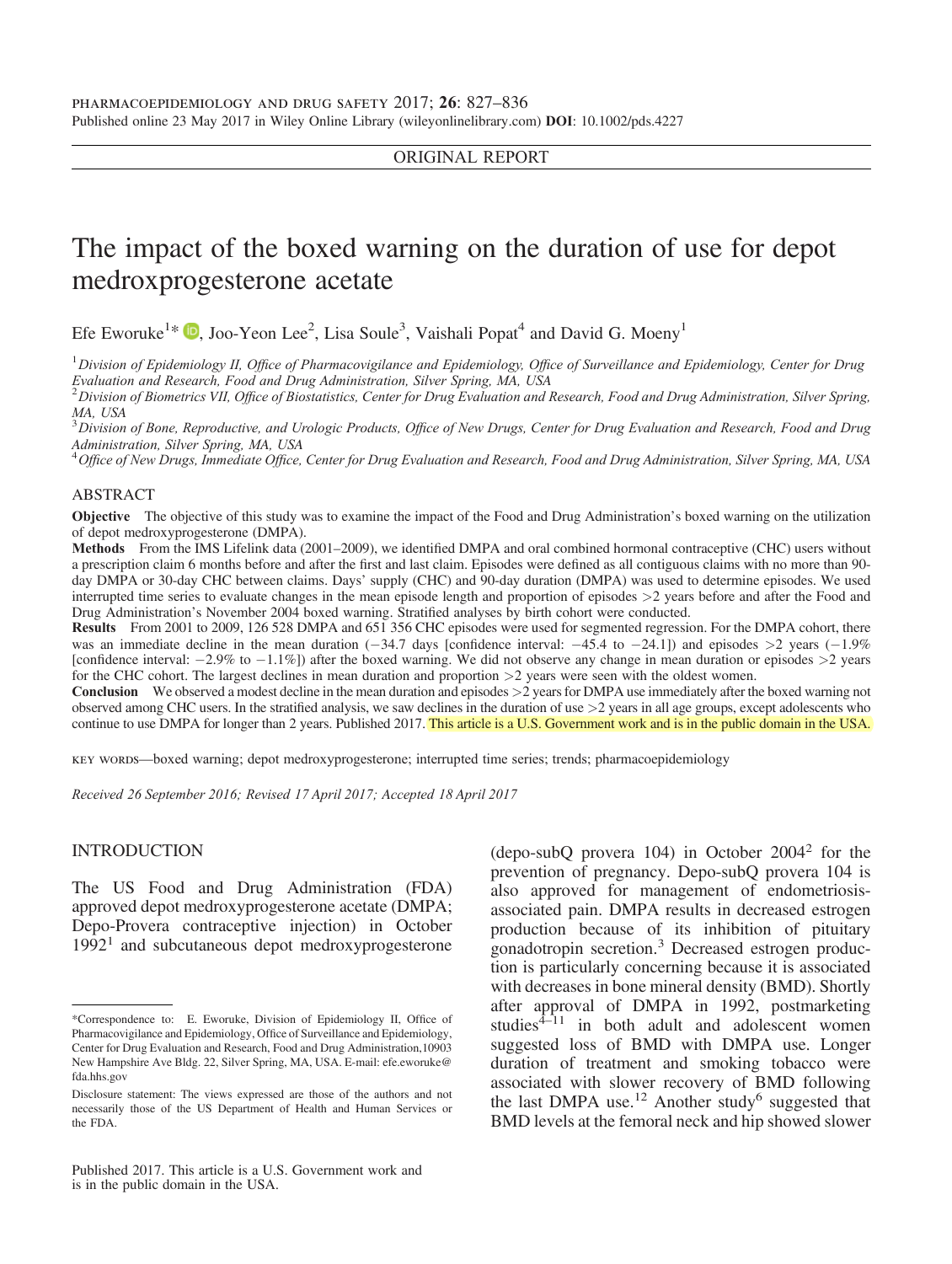recovery compared with levels at the lumbar spine after treatment discontinuation. In 2004, the FDA approved a boxed warning to communicate these risks. Boxed warnings are used when there is a serious adverse reaction (in this case, loss of BMD) that can be prevented or reduced in frequency or severity by appropriate use of the drug (i.e., limiting duration of use) to ensure safe use. The initial boxed warning in 2004 and its subsequent revision in 2010 were based on FDA's review of clinical data submitted by the sponsor, the findings of the postmarketing study<sup>13</sup> and another observational study.<sup>14</sup> The current boxed warning states that DMPA may result in significant BMD loss, which is greater with increasing duration of use and may not be completely reversible, and that it is not known if contraceptive use during adolescence or early adulthood, a critical period of bone accretion, will reduce peak bone mass and increase the risk for osteoporotic fracture later in life. And lastly, labeling states that DMPA injection should only be used as long-term birth control (i.e., longer than 2 years) if other methods are inadequate.

Shortly after the boxed warning, several public organizations including the World Health Organization,<sup>15</sup> the American College of Obstetricians and Gynecologists,<sup>16</sup> and the Society of Adolescent Medicine<sup>17</sup> indicated that skeletal health concerns should not restrict DMPA use including duration of use. With conflicting guidance from professional organizations and from the FDA, it is unknown how prescribers would react to the boxed warning. Currently, evaluation of the impact of the boxed warning and published guidelines on DMPA prescribing is limited to a Florida survey<sup>18</sup> conducted among obstetrician-gynecologists. The study revealed that 46% of these physicians place a 2-year time limit on DMPA use, and more than half of the respondents report that they instituted this time limit because of the boxed warning. Small sample size, volunteer bias, recall bias, and limited generalizability of the study population preclude generalizing these survey findings to other practitioners in the USA. With several public organizations releasing statements against the warning, coupled with existing evidence limited to only one survey, we sought to examine changes in the trends of DMPA use because of the boxed warning issued in November 2004 in a large commercial database.

# METHODS

# Data source

We obtained data from the IMS Health LifeLink dataset. The dataset consists of fully adjudicated

Published 2017. This article is a U.S. Government work and is in the public domain in the USA.

medical, pharmacy, and enrollment information from over 100 managed care plans. Key data elements include costs, diagnoses, prescription drugs, services rendered across all sites of care, and patient demographic information. IMS LifeLink data provide patient-level data for over 65.8 million individuals for health services initiated across the USA.

# Study population

We identified DMPA users as patients from the 2001– 2013 IMS LifeLink dataset, who received a prescription for subcutaneous or intramuscular DMPA through a pharmacy, those with a procedure code for the administration of DMPA at the physician's office (J1051, J1055, J1056, J1050), or patients with a procedure code for the administration of an unclassified drug (J3490) with a corresponding prescription claim for DMPA on the same day. We refer to this sample as DMPA users. From the source population, we identified users of oral formulations of combined hormonal contraceptives (CHCs) as an active comparator. Patients with a pharmacy prescription claim for any oral CHC were included. We excluded from the CHC population women who used DMPA during the study period to select women who were less likely to switch from DMPA to CHC. We refer to this sample as CHC users.

To create the final DMPA study population, we restricted DMPA users to patients with year of birth 1963–2001 (representative of child-bearing age), with at least 6 months of continuous enrollment prior to the first DMPA medical or pharmacy claim and at least 6 months of continuous enrollment after the last DMPA claim. The same enrollment criteria were used to create the final CHC study population.

# Episode construction

All pharmacy and medical claims for DMPA between the first and last DMPA claims were retrieved and used to construct the episodes of DMPA use. Each episode began with the first DMPA claim or a subsequent DMPA claim and included all DMPA claims that had no more than a 90-day gap period between claims. The duration of DMPA exposure following administration was defined as 90 days in accordance with the product labeling. Therefore, the presence of another claim before the 90-day defined duration resulted in an overlap between prescription claims, which was excluded from the analysis. This criterion was applied because we assumed data entry errors for earlier injection administration before the 90-day period. In a sensitivity analysis, we changed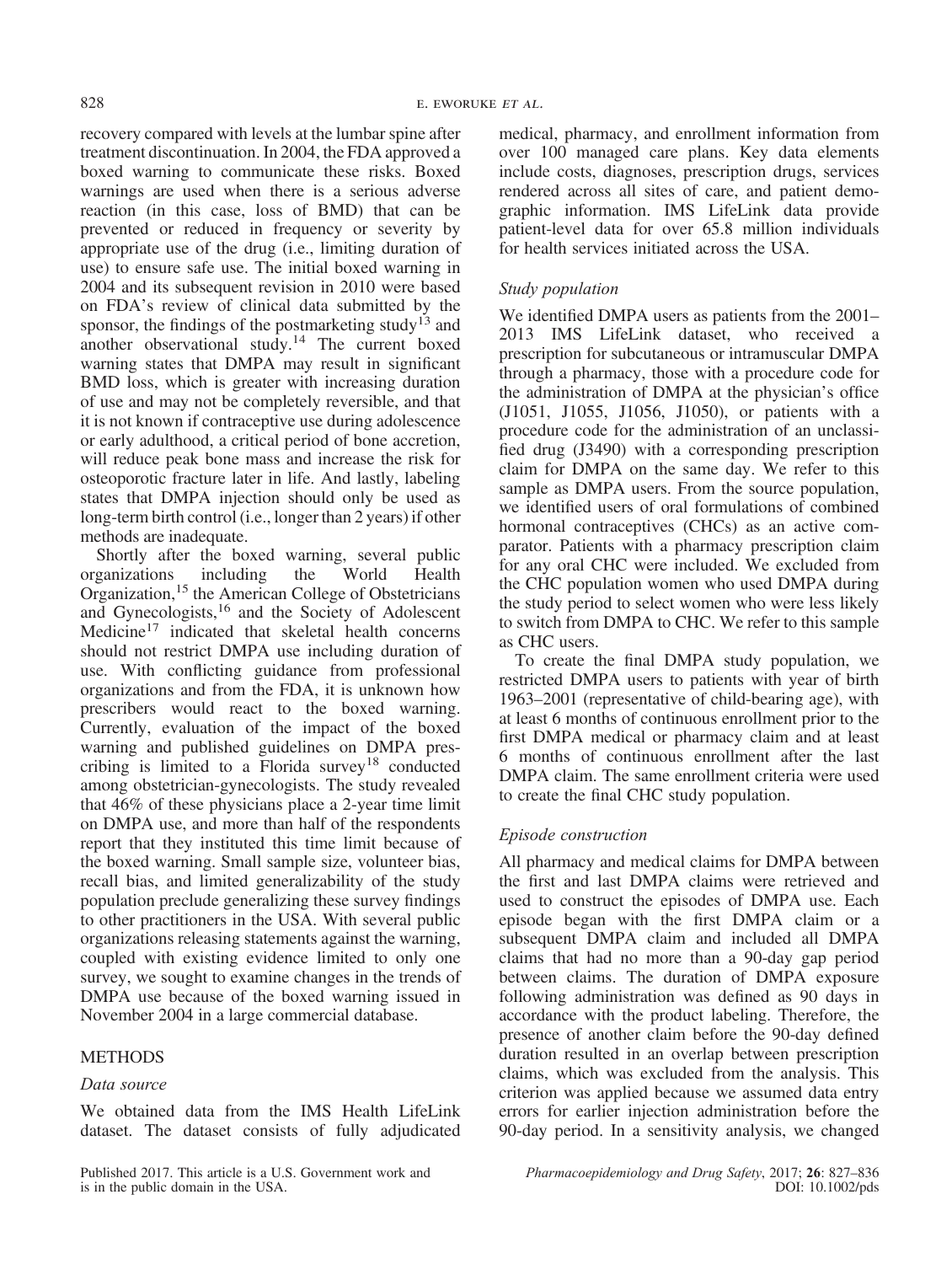the 90-day gap between claims to 75 and 105 days to reflect early or later injection as observed in clinical practice. For the CHC episodes, we relied on the pharmacy-calculated days' supply to determine the duration of episode. Given that overlap days for the CHC user increased exposure time, overlap days were added to the episode length and not excluded. The length of the episode duration (in days) was calculated for all episodes constructed in both cohorts. After the episodes were created, we mapped all the episodes by calendar month. In each calendar month, the lengths of all episodes were used to calculate the mean episode length in days (we refer to this as mean duration) for the month and the proportion of patients (expressed as percent) who have episodes of use greater than 730 days (we refer to this as proportion  $>2$  years). We used only the first DMPA and CHC episodes and obtained both the mean duration and proportion >2 years for each start month of DMPA or CHC prescription.

# ANALYSIS

## Interrupted time series

Interrupted time series (ITS) was applied to assess the impact of the boxed warning issued in November 2004. Two endpoints, which are the mean duration and the proportion  $>2$  years, were analyzed separately in terms of monthly trends and change in trend before and after the boxed warning. To ensure that the trends observed using the DMPA cohort were not attributed to study sample definitions and to confirm that findings were unique to DMPA, we conducted the same analyses among CHC users. The ITS design with a control group is a valid quasi-experimental study able to estimate intervention effects (e.g., policy implementation) in non-randomized settings.<sup>19</sup> In contrast to pre-post designs, ITS uses multiple assessments of the outcome variable before and after the intervention, thus reducing the threats (such as history and maturation) to the internal validity of the study.<sup>19</sup>

The data for ITS analysis were restricted to July 2001 (because of limited data from January 2001 to June 2001) to December 2009 (to assure ample follow-up time). In the final model, the baseline trend estimated the trend for mean monthly duration or proportions before the boxed warning; level change estimated the change immediately after the warning, and trend change estimated the change in slope (trend) before and after the boxed warning. Stratified analyses by birth year strata (1963–1972, 1973–1977, 1978– 1982, 1983–1987, >1987) and concurrent CHC use were also conducted to examine differences in trends

Published 2017. This article is a U.S. Government work and is in the public domain in the USA.

by strata. All regressions were performed using the PROC AUTOREG procedure within SAS version 9.4 (SAS Institute, Inc., Cary, NC, USA). Autocorrelation between error terms was assessed using the Durbin– Waston test statistic. Models were assessed by looking at various model diagnostics such as residual plots and autocorrelation factor (ACF)/partial autocorrelation factor (PACF) function. In a sensitivity analysis, we excluded all episodes that were initiated prior to 1 January 2004 and ended between 1 January 2004 and 31 December 2004 to exclude episodes possibly terminated because of the implementation of the boxed warning. The study was exempted from review by the FDA Research Involving Human Subjects committee under 45 CFR 46 101(b)(4).

# RESULTS

We identified 659 783 DMPA users from January 2001 to December 2013. Further restrictions requiring enrollment information in the 6 months prior to first DMPA use and continuous enrollment after last DMPA use resulted in a sample of 191 927 users. Finally, we restricted to women born between 1963 and 2001 to increase the likelihood that DMPA use was indicative of contraception (Figure 1). The same criteria were applied to the CHC cohort. The final sample included 517 801 DMPA claims for 179 108 women and 5 989 949 CHC claims for 845 189 women. This created 203 477 DMPA and 1 309 298 CHC episodes from the final sample. The ITS analysis (analytical cohort) included a total of 126 528 and 651 356 DMPA and CHC new users, respectively, between July 2001 and December 2009.

A summary of selected characteristics summarized in Table 1 contrasts the DMPA and CHC users for the analytical cohort. DMPA users were younger, more likely born after 1987 (25.1%) compared with CHC users who were older, more likely born between 1963 and 1972 (24.3%). The regional distribution for DMPA and CHC users was similar. Most of the women were in the Midwest region followed by the South region for both cohorts. We observed only a small proportion (10.2%) of DMPA users concurrently used a CHC during their DMPA use compared with those who used a CHC before first DMPA use (15.7%) or after last DMPA use (20.1%). Further evaluation of the 10.3% of overlapping episodes revealed that  $84.7\%$  ( $n = 15$ ; 271 episodes) had a CHC claim that occurred within 30 days of the episode end date ( $n = 13$ ; 972 episodes) or episode start date  $(n = 2; 183$  episodes) suggesting a possible switch at the beginning or end of the DMPA episode. These data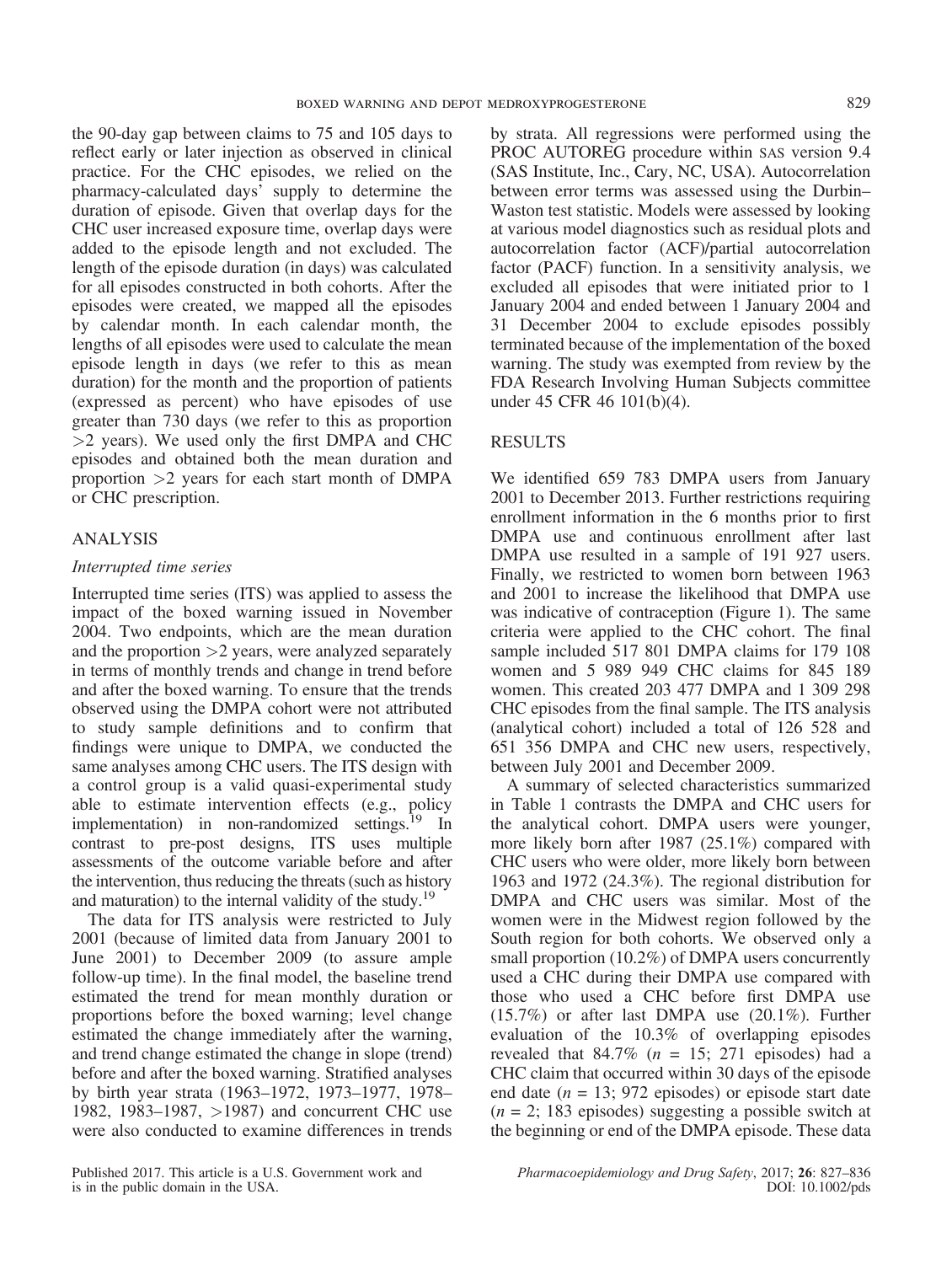

Figure 1. Flow chart deriving the final study cohorts. DMPA, depot medroxyprogesterone acetate; CHC, combined hormonal contraceptive

Table 1. Selected characteristics of DMPA and CHC new users

|                                                    | DMPA new<br>users |      | CHC new<br>users |      |
|----------------------------------------------------|-------------------|------|------------------|------|
| Characteristic                                     | $n = 126528$      | $\%$ | $n = 651356$     | %    |
| Birth year                                         |                   |      |                  |      |
| 1963-1972                                          | 24 3 62           | 19.3 | 156 856          | 24.1 |
| 1973-1977                                          | 17 643            | 13.9 | 108 931          | 16.7 |
| 1978-1982                                          | 23 799            | 18.8 | 123 717          | 19.0 |
| 1983-1987                                          | 28 16 6           | 22.3 | 132 423          | 20.3 |
| >1987                                              | 32 302            | 25.6 | 127 694          | 19.7 |
| Region                                             |                   |      |                  |      |
| East                                               | 23 455            | 18.5 | 128 450          | 19.7 |
| Midwest                                            | 48 451            | 38.3 | 232 805          | 35.7 |
| South                                              | 32 780            | 25.9 | 176 891          | 27.2 |
| West                                               | 21 842            | 17.3 | 113 210          | 17.4 |
| CHC use during first<br>DMPA episode               | 12 972            | 10.3 | NA               | NA   |
| CHC use in the 6 months<br>prior to first DMPA use | 19 9 15           | 15.7 | NA.              | NA   |
| CHC use in the 6 months<br>after last DMPA use     | 26 027            | 20.6 | NA               | NA   |

DMPA, depot medroxyprogesterone acetate; CHC, combined hormonal contraceptive; NA, not applicable.

indicate that while there may be possible overlapping DMPA and CHC use, the probability of this occurrence is quite low.

The number of new users each month increased over time for both the DMPA and CHC cohorts and declined in the final months of the study period (Figure 2a). Both cohorts displayed similar time trends over time with a distinct increase in the number of new users in June 2003. The same spike in the number of new users was also observed when we examined the number of users each month (Figure 2b).

Examining the duration of use, we found that the monthly mean duration  $(-34.7 \text{ days}$  [confidence interval (CI):  $-45.4$  to  $-24.1$ ;  $p < 0.0001$ ]) and the proportion  $>2$  years  $(-1.9\%$  [CI:  $-2.9$  to  $-1.1$ ;  $p < 0.0001$ ]) significantly reduced right after the boxed warning for the DMPA cohort only (Figure 3a and b). We did not observe a level change after the warning in the CHC cohort for both mean duration and proportion  $>2$  years, although the trend change was significant for both the mean duration and proportion >2 years for both cohorts (Table 2).

For the stratified analysis by birth cohort, we excluded 282 and 1914 DMPA and CHC users, respectively, because the estimated age at index date was <11 years. Examining DMPA utilization by birth cohorts suggests differences by age. Prior to the boxed warning, all birth cohorts for DMPA users exhibited significant increasing baseline trend for the monthly mean duration (Table 3). Using the proportion  $>$ 2 years as the endpoint, we also observed similar baseline trends across birth cohorts except for the post-1987 birth cohort, which exhibited a significant "downward" baseline trend prior to the boxed warning  $(-0.6\%$  [CI: $-0.4\%$  to  $-0.8\%$ ]). The baseline trend for monthly mean duration for the CHC birth cohorts was not statistically significant except for the 1978–1982 and post-1987 birth cohorts. Although we found statistically significant increases in the baseline trends for proportion  $>2$  years among the CHC birth cohorts prior to the boxed warning, the magnitude of the slopes was smaller than that observed in the DMPA birth cohorts (Table 3).

Except for the post-1987 and 1978–1982 birth cohorts, we observed significant declines in the mean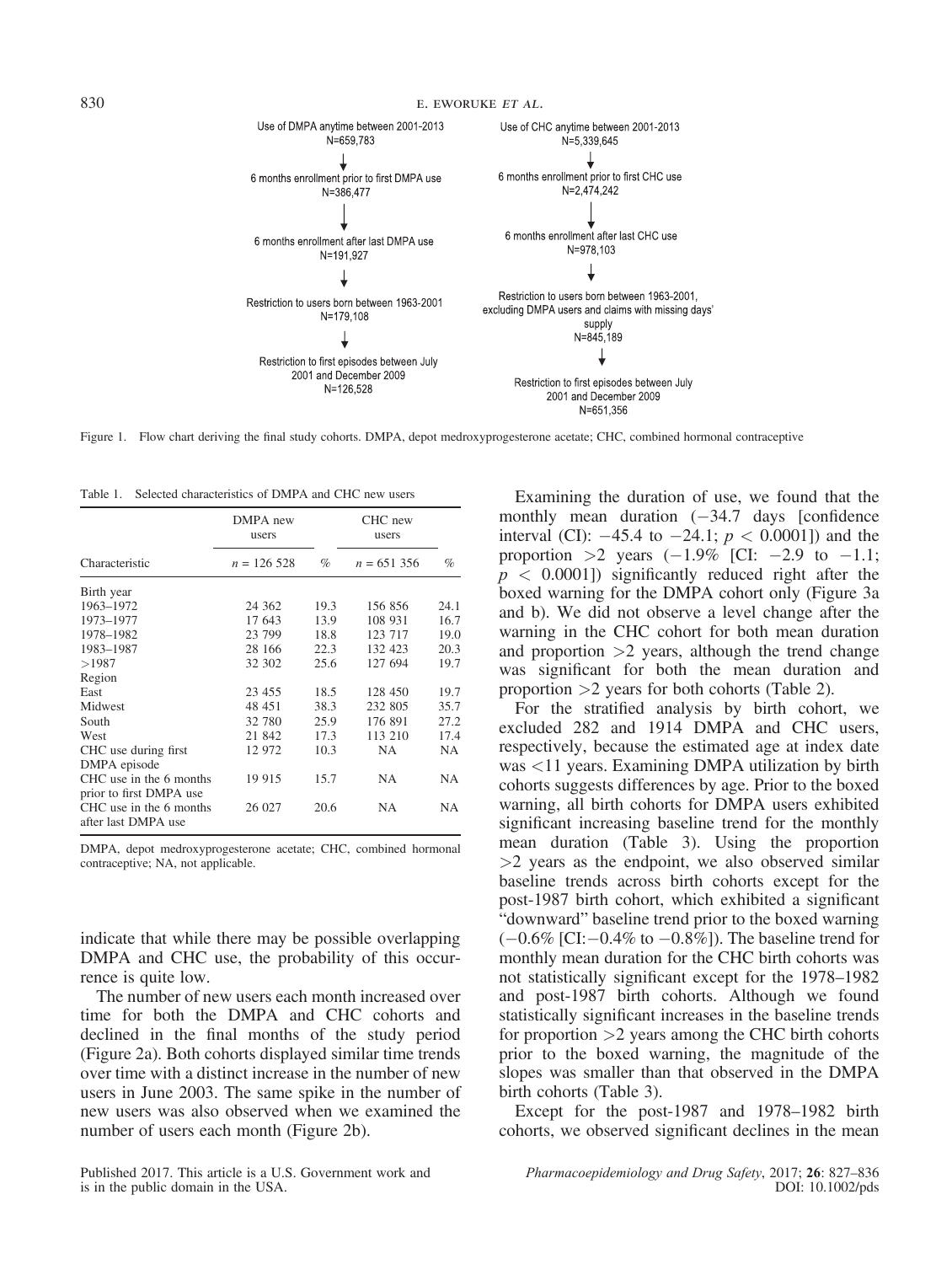



(b) Proportion of episodes >730 days\* of monthly DMPA and CHC users per eligible population each month over the study period



Figure 2. (a) Depot medroxyprogesterone acetate (DMPA) and combined hormonal contraceptive (CHC) new users each month over the study period. (b) Proportion of episodes >730 days\* of monthly DMPA and CHC users per eligible population each month over the study period. The numerator is the number of new users in the month of interest, while the denominator includes the number of women included in the study based on cohort entry requirements. At the initial study months, the denominator comprises mainly of new users (large percent of new users per eligible population). However over time, the denominator comprises of prevalent users with a steady rate of new users. \* Calculated as the number of subjects >730 days/total number of subjects who initiated DMPA in each month. [Colour figure can be viewed at [wileyonlinelibrary.com\]](http://wileyonlinelibrary.com)

duration and proportion  $>2$  years for all DMPA birth cohorts immediately after the boxed warning (level change) (Table 3). For the >1987 cohort, we observed a non-significant increase in level change for proportion >2 years  $(3.7\%$  [CI: 8.6% to  $-1.2\%$ ]) and a decline (non-significant) for 1978–1982 birth cohort  $(-1.2\%$  [CI:  $-2.5\%$  to 0.1%]) (Table 3). Statistical significance was not achieved in the CHC stratified birth cohorts, except for 1983–1987 birth cohort (Table 3). For the DMPA birth cohorts, the magnitude of the level change also varied by birth cohort, the oldest  $(1963-1972)$   $(-55.0$  days [CI:  $-35.7$  to  $-74.4$ ]) and youngest women (post-1987)  $(-43.1 \text{ days}$  [CI:  $-24.9 \text{ to } -61.3$ ]) exhibited the largest decline. Except for the post-1987 birth cohort, the mean duration "level change" observed in the DMPA birth cohorts accompanied a decline in percent of episodes >2 years. Older women (1963–1972)  $(-3.7\%$  [CI:  $-2.5\%$  to  $-4.8\%$ ]) exhibited the largest decline in magnitude. For the youngest birth cohort, although there was a decline in the mean duration, we observed no level change for proportion  $>2$  years (Table 3).

The difference in the slopes before and after the boxed warning (trend change) for both the mean duration and proportion  $>2$  years was significant in all DMPA birth cohorts. The trends in the CHC birth cohorts were less consistent; some of the birth cohorts (1963–1972 and 1983–1987) showed no difference in monthly mean duration trend pre-boxed and postboxed warning, while the remaining CHC birth cohorts had a significant trend change (Table 3).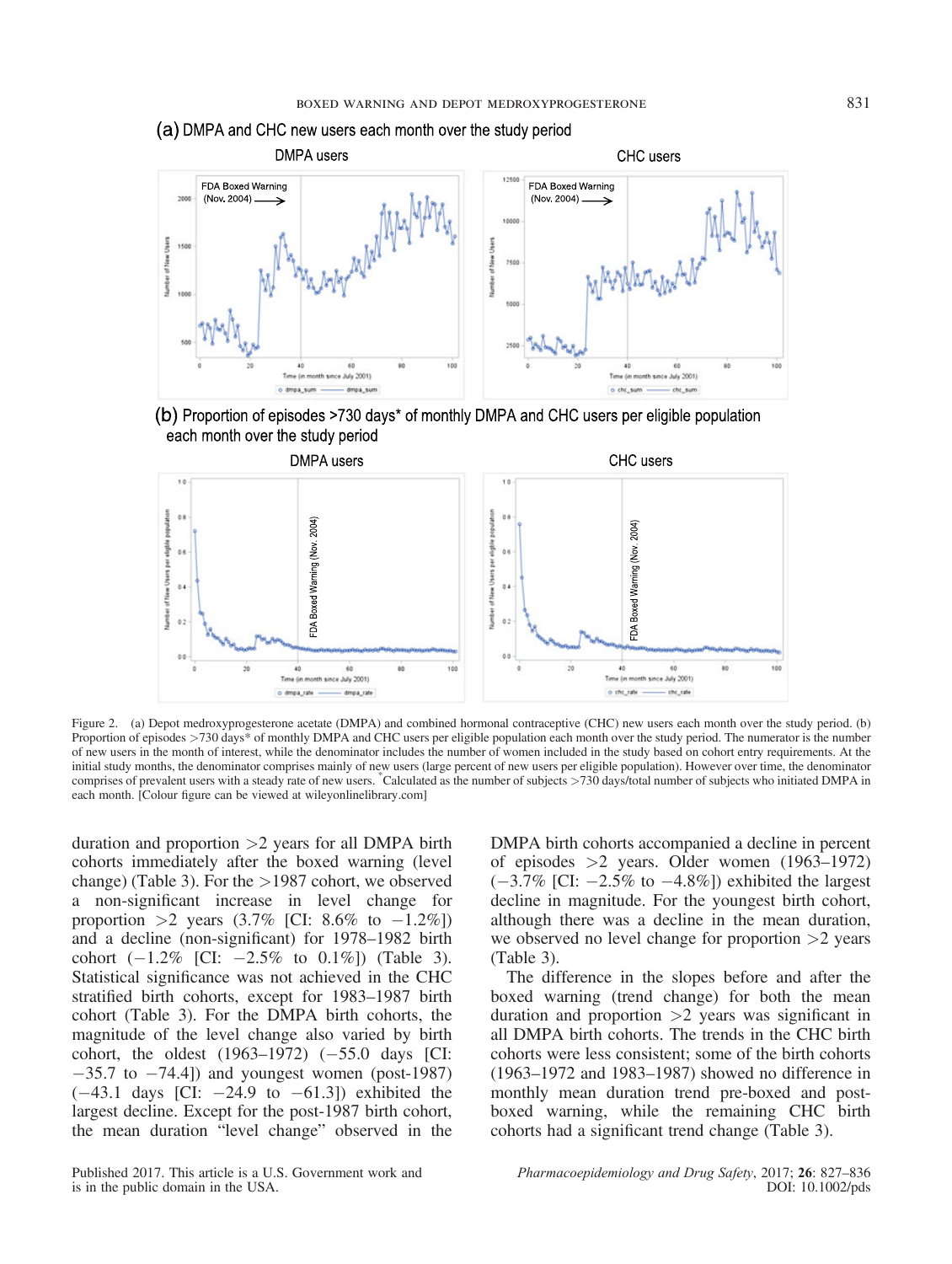



(b) Proportion of episodes > 730 days\* over the study period



Figure 3. (a) Mean duration of episodes of use (in days) over the study period. For all episodes initiated in the respective month, the mean duration of episode was calculated for both Depot medroxyprogesterone acetate (DMPA) and combined hormonal contraceptive (CHC) cohorts. Y-axis represents the calculated mean for each calendar month, and X-axis represents the number of months since July 2001 till December 2009. (b) Proportion of episodes >730 days\* over the study period. For all episodes initiated in the respective month, the proportion of episode with days >730 of all episodes that month was calculated for both DMPA and CHC cohorts. Y-axis represents the calculated mean for each calendar month, and X-axis represents the number of months since July 2001 till December 2009. \*Calculated as the number of subjects >730 days/total number of subjects who initiated DMPA in each month 100. [Colour figure can be viewed at [wileyonlinelibrary.com](http://wileyonlinelibrary.com)]

Table 2. Interrupted time series analysis and confidence intervals for DMPA and CHC new users

|                        | Variable       | Estimate | <b>LCL</b>  | <b>UCL</b> | $p$ -value | Estimate | <b>LCL</b> | <b>UCL</b> | $p$ -value |
|------------------------|----------------|----------|-------------|------------|------------|----------|------------|------------|------------|
| Model                  |                |          | <b>DMPA</b> |            |            |          | <b>CHC</b> |            |            |
| Model 1 (mean in days) | Intercept      | 208.9    | 200.8       | 217.1      | < .0001    | 196.5    | 189.3      | 203.8      | < .0001    |
|                        | Baseline trend | 1.9      | 1.5         | 2.2        | < .0001    | 0.27     | $-0.05$    | 0.6        | 0.0985     |
|                        | Level change   | $-34.7$  | $-45.4$     | $-24.1$    | < .0001    | $-3.4$   | $-12.6$    | 5.9        | 0.4754     |
|                        | Trend change   | $-2.3$   | $-2.7$      | $-1.9$     | < .0001    | $-0.6$   | $-0.96$    | $-0.2$     | 0.0016     |
| Model 2 (proportions*) | Intercept      | 3.1      | 2.4         | 3.8        | < .0001    | 4.5      | 3.97       | 5.0        | < .0001    |
|                        | Baseline trend | 0.1      | 0.08        | 0.2        | < .0001    | 0.04     | 0.02       | 0.07       | 0.0003     |
|                        | Level change   | $-1.9$   | $-2.9$      | $-1.1$     | < .0001    | $-0.3$   | $-0.94$    | 0.3        | 0.3576     |
|                        | Trend change   | $-0.1$   | $-0.2$      | $-0.09$    | < .0001    | $-0.07$  | $-0.09$    | $-0.04$    | < .0001    |

DMPA, depot medroxyprogesterone acetate; CHC, combined hormonal contraceptive; LCL, lower confidence interval; UCL, upper confidence interval. Baseline trend represents the estimated trend for mean monthly duration or proportions before the boxed warning; level change represents the estimated change immediately after the warning, and trend change represents the estimated change in slope (trend) before and after the boxed warning. \*Calculated as the number of subjects >730 days/total number of subjects who initiated DMPA in each month multiplied by 100.

Published 2017. This article is a U.S. Government work and is in the public domain in the USA.

Pharmacoepidemiology and Drug Safety, 2017; 26: 827–836 DOI: 10.1002/pds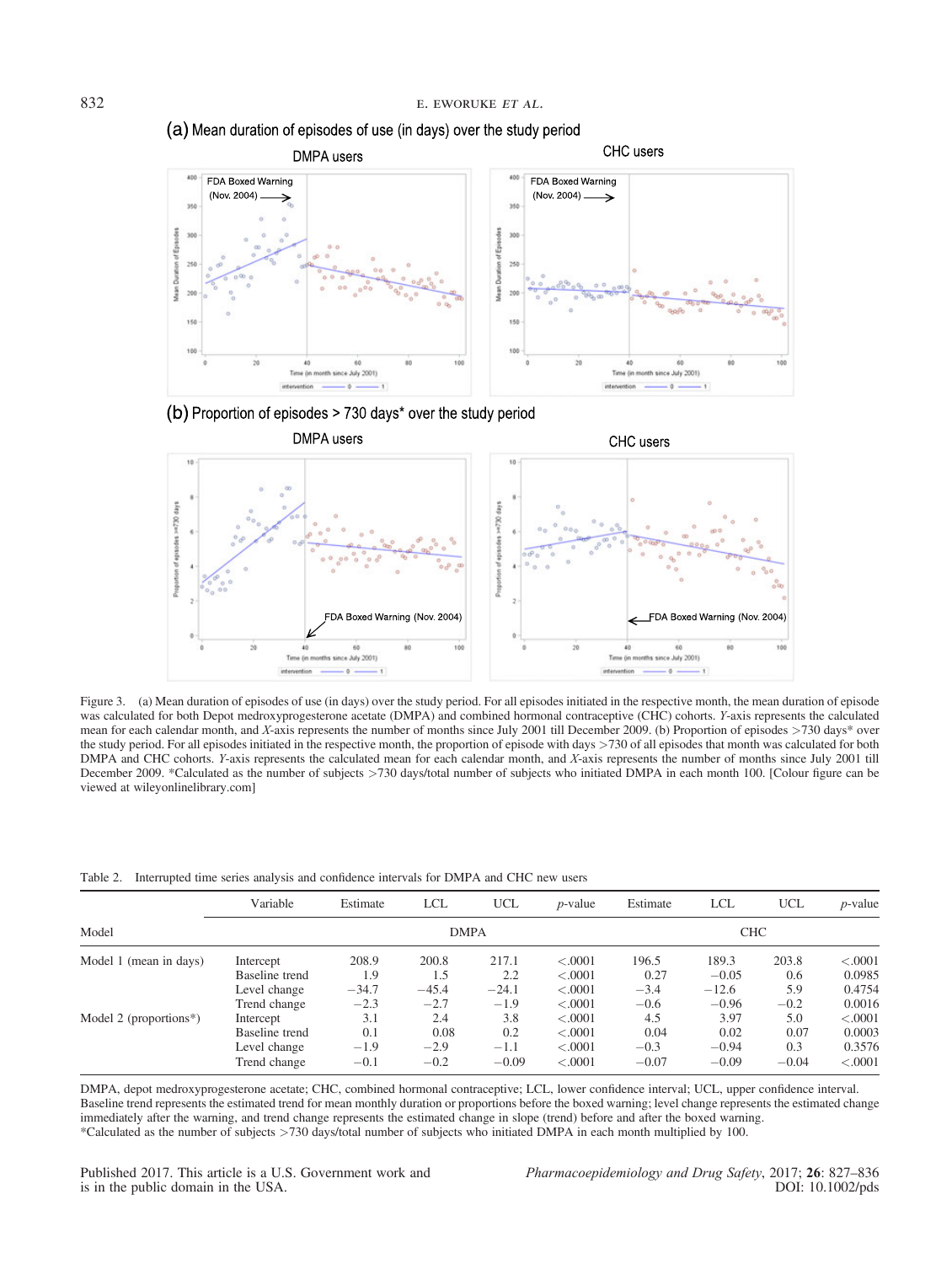|                             |                               | Intercept                                                                                   | Baseline trend             |                             | Level change                                                                                                                                                                                                                                                                  |                               | Trend change                  |                             |
|-----------------------------|-------------------------------|---------------------------------------------------------------------------------------------|----------------------------|-----------------------------|-------------------------------------------------------------------------------------------------------------------------------------------------------------------------------------------------------------------------------------------------------------------------------|-------------------------------|-------------------------------|-----------------------------|
| <b>Birth Year</b><br>Cohort | DMPA                          | CHC                                                                                         | DMPA                       | CHC                         | DMPA                                                                                                                                                                                                                                                                          | CHC                           | DMPA                          | CHC                         |
| 963-1972                    | 211 (225.8 to 196.3)          | 208.8 (219.5 to 198)                                                                        | 2.3(3 to 1.7)              | $-0.2$ (0.2 to $-0.7$ )     | $-55 (-35.7 \text{ to } -74.4)$                                                                                                                                                                                                                                               | $-3$ (10.8 to $-16.7$ )       | $-3.2(-2.4 \text{ to } -3.9)$ | $-0.2$ (0.3 to $-0.7$ )     |
| 1973-1977                   | 215.7 (226.7 to 204.7)        | 192.2 (200.1 to 184.2)                                                                      | 1.3 (1.8 to 0.8)           | $0.3(0.6 \text{ to } -0.1)$ | 29.8 $(-15.3 \text{ to } -44.2)$                                                                                                                                                                                                                                              | $-3.4$ (7 to $-13.7$ )        | $-1.8$ (-1.3 to $-2.4$ )      | $-0.8$ $(-0.4$ to $-1.2)$   |
| 1978-1982                   | 93.5 (205.1 to 181.9)         | 166.6 (174 to 159.3)                                                                        | $1.7$ $(2.2$ to $1.2)$     | $0.9(1.3 \text{ to } 0.6)$  | $20.2 (-5.1$ to $-35.2)$                                                                                                                                                                                                                                                      | 1.8 $(11.3$ to $-7.7)$        | $-2.1(-1.5 \text{ to } -2.6)$ | $-1.4 (-1 to -1.8)$         |
| 1983-1987                   | 230.2 (243.7 to 216.7)        | 214.8 (225.1 to 204.5)                                                                      | $0.9(1.5 \text{ to } 0.3)$ | $0(0.5 \text{ to } -0.4)$   | $-33.9(-16.8 \text{ to } -51.1)$                                                                                                                                                                                                                                              | $-17.2$ ( $-4.1$ to $-30.3$ ) | $-1.3(-0.6 \text{ to } -2)$   | $-0.5(-1)$ to $0.1$ )       |
| >1987                       | 235 (249 to 220.9)            | 153.2 (168.8 to 137.7)                                                                      | $2.8$ $(3.5$ to $2.2)$     | $2.7(3.4 \text{ to } 2)$    | $-43.1(-24.9 \text{ to } -61.3)$                                                                                                                                                                                                                                              | $-19.2$ ( $-39.6$ to 1.2)     | $-4$ ( $-3.3$ to $-4.6$ )     | $-3.3(-2.5 \text{ to } -4)$ |
|                             |                               | Model parameter estimates using monthly proportion of episodes >                            | >730 days (in percent)     |                             |                                                                                                                                                                                                                                                                               |                               |                               |                             |
| 1963-1972                   | $3.2(4.1 \text{ to } 2.4)$    | $4.9(5.6 \text{ to } 4.2)$                                                                  | $0.2(0.2 \text{ to } 0.1)$ | 0(0.1 to 0)                 | $-3.7(-2.5 \text{ to } -4.8)$                                                                                                                                                                                                                                                 | $-0.2$ (0.7 to $-1.1$ )       | $-0.2(-0.1$ to $-0.2)$        | $-0.1$ (0 to $-0.1$ )       |
| 1973–1977                   | $3.5(4.6 \text{ to } 2.5)$    | $3.9(4.4 \text{ to } 3.4)$                                                                  | 0.1(0.1 to 0)              | 0.1(0.1 to 0)               | $-1.9(-0.5$ to $-3.2)$                                                                                                                                                                                                                                                        | $-0.7(-0.1$ to $-1.3)$        | $-0.1(0 to -0.1)$             | $-0.1(-0.1 to -0.1)$        |
| 1978-1982                   | $2.3(3.3 \text{ to } 1.3)$    | $3.4(3.9 \text{ to } 2.9)$                                                                  | 0.1(0.1 to 0.1)            | 0.1(0.1 to 0)               | $-1.2 (-2.5 \text{ to } 0.1)$                                                                                                                                                                                                                                                 | $0(0.7 \text{ to } -0.7)$     | $-0.1(0 to -0.2)$             | $-0.1(-0.1 to -0.1)$        |
| 1983-1987                   | $3.4(4.5 \text{ to } 2.3)$    | $5.9(6.8 \text{ to } 5)$                                                                    | $0.1(0.1 \text{ to } 0.1)$ | 0(0 to 0)                   | $-2.5(-1.1$ to $-3.9)$                                                                                                                                                                                                                                                        | $-1.1(-0.1 to -2.1)$          | $-0.1(0 to -0.2)$             | $00$ to $00$                |
| >1987                       | $27.5(33.8 \text{ to } 21.3)$ | 4.6 $(5.8 \text{ to } 3.4)$                                                                 | $-0.6(-0.4 to -0.8)$       | 0.1(0.1 to 0.1)             | 3.7 (8.6 to $-1.2$ )                                                                                                                                                                                                                                                          | $-0.3$ (0.9 to $-1.6$ )       | $0.5(0.8 \text{ to } 0.2)$    | $-0.1$ (0 to $-0.2$ )       |
|                             |                               | DMPA, depot medroxyprogesterone acetate; CHC, combined hormonal contraceptive.              |                            |                             |                                                                                                                                                                                                                                                                               |                               |                               |                             |
|                             |                               | Proportions were calculated as the number of subjects $> 730$                               |                            |                             | Baseline trend represents the estimated trend for mean monthly duration or proportions before the boxed warning; level change represents the estimated change immediately after the warning, and trend<br>days/total number of subjects who initiated DMPA in each month 100. |                               |                               |                             |
|                             |                               | change represents the estimated change in slope (trend) before and after the boxed warning. |                            |                             |                                                                                                                                                                                                                                                                               |                               |                               |                             |

# boxed warning and depot medroxyprogesterone 833

Published 2017. This article is a U.S. Government work and is in the public domain in the USA.

Table 3. Interrupted time series analysis and confidence intervals for DMPA and CHC new users stratified by birth year

Table 3. Interrupted time series analysis and confidence intervals for DMPA and CHC new users stratified by birth year

Pharmacoepidemiology and Drug Safety, 2017; 26: 827-836 DOI: 10.1002/pds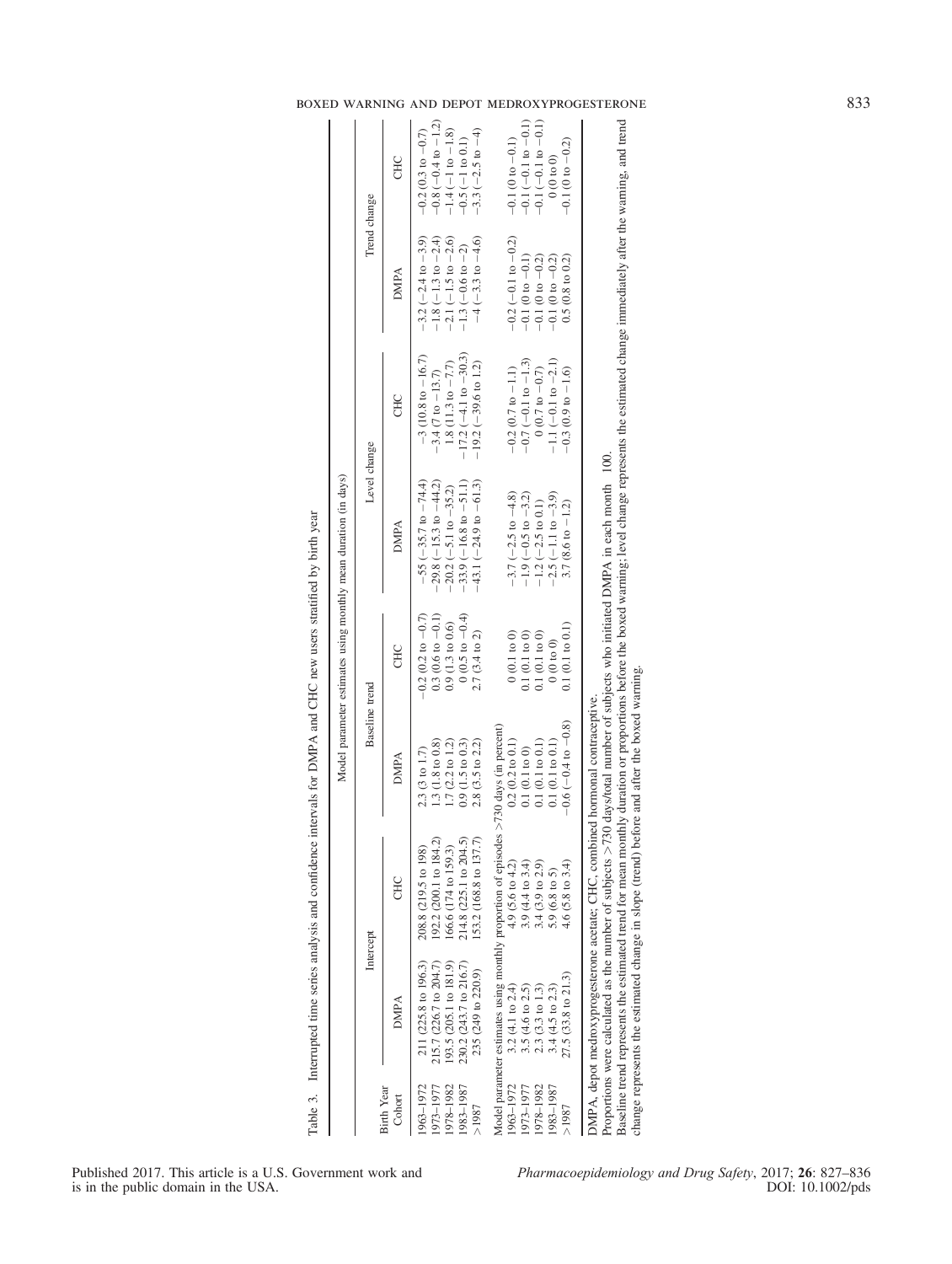For the stratified analysis by concurrent CHC status, DMPA utilization patterns remained the same among women who used concurrent CHCs during DMPA episodes and those who did not (Table 4). The magnitude of level change for mean duration for nonconcurrent DMPA-contraceptive users was smaller  $(-18.9; \text{CI}: -35.3 \text{ to } -2.5)$  compared with concurrent users  $(-36.5;$  CI:  $-47.6$  to  $-25.5$ ) (Table 4). Similarly, baseline trend (non-concurrent: 1.3; concurrent: 1.93) and trend change (non-concurrent:  $-1.6$ ; concurrent:  $-2.4$ ) followed the same pattern. Sensitivity analyses based on 75 or 105 days between DMPA claims (rather than 90 days) did not change our results (Appendix). Other sensitivity analyses, excluding DMPA episodes initiated before 1 January 2004 and ended between 1 January 2004 and 31 December 2004, also did not change our study findings.

#### DISCUSSION

In our study, we found a significant decline in the monthly mean duration of use and proportion of patients who have episodes of use greater than 730 days immediately after the boxed warning for the DMPA cohort; this was not seen in the CHC cohort. The observed pattern of utilization was not associated with a change in the number of users as we found comparable time trends for monthly new users in both the DMPA and CHC cohorts with no noticeable change after the boxed warning. This finding highlights the effectiveness of the FDA warning in limiting prolonged use of DMPA and not necessarily the change in the number of new users over the study period.

We examined whether prescribers were complying with the 2-year recommendation using two different analytical approaches. Using the episode of continuous use, we first assessed whether the mean duration of episodes changed significantly after the boxed warning. We observed significant changes in the mean duration, which was not found among CHC users. The analysis of the proportion  $>2$  years examining the

percent change in the proportion of episodes  $>2$  years resulted in similar findings. Specifically, for DMPA users, there was a significant decline in level change for monthly mean duration and proportion >2 years. On the contrary, the CHC cohort exhibited no level change in the monthly mean duration and proportions immediately after boxed warning. The DMPA cohort also exhibited a significant difference in the trend change post-boxed warning. Among the CHC users, we also found a significant trend change similar to DMPA users. We were unclear why there would be a difference in the slopes before and after the boxed warning for the CHC cohort, given the absence of a level change. One possible explanation is the decline in the number of users for both cohorts toward the end of the study period. It is noteworthy to mention that our analysis was truncated at December 2009 to reduce this problem; however, as seen in Figure 2, we begin to see a drop in sample size prior to December 2009.

Stratified analyses suggest differences in duration of use by age. The largest decline in the mean duration in the DMPA cohort after the implementation of the boxed warning was observed among the oldest (1963–1972 birth cohort) and the youngest cohorts (post-1987 birth cohort). While a similar decrease was observed with the proportion  $>2$  years for the older cohort, this trend was not replicated in among the younger women. The magnitude of level change also seemed to decrease with decreasing age (Table 3). These distinct differences by birth cohort may reflect clinical practice decisions; oldest and youngest patients perceived as having a higher risk of BMD loss may have been more likely to receive DMPA for a shorter duration following the warning, hence the decline in level change and trend change. The absence of a decline in the proportion of patients with episodes  $>730$  days for the youngest cohort suggests that the number of women who received DMPA for >730 days remained constant during the study period. While the mean duration is sensitive to any change in duration, the proportion of episodes  $>730$  days reflect

Table 4. Interrupted time series analysis and confidence intervals for DMPA users stratified by concurrent combined hormonal contraceptive use

|                |                                                             | Combined hormonal contraceptive (yes) |                                   |                                  |                                        | Combined hormonal contraceptive (no) |                                   |                                   |                                          |
|----------------|-------------------------------------------------------------|---------------------------------------|-----------------------------------|----------------------------------|----------------------------------------|--------------------------------------|-----------------------------------|-----------------------------------|------------------------------------------|
| Model          | Variable                                                    | Estimate                              | LCL                               | UCL                              | <i>p</i> -value                        | Estimate                             | LCL                               | <b>UCL</b>                        | <i>p</i> -value                          |
| (Mean in days) | Intercept<br>Baseline trend<br>Level change<br>Trend change | 245.6<br>1.3<br>$-18.9$<br>$-1.6$     | 233.1<br>0.7<br>$-35.3$<br>$-2.2$ | 258.1<br>1.8<br>$-2.5$<br>$-0.9$ | < .0001<br>< .0001<br>0.026<br>< .0001 | 204.5<br>1.8<br>$-36.5$<br>$-2.4$    | 196.1<br>1.5<br>$-47.6$<br>$-2.8$ | 213.0<br>2.2<br>$-25.5$<br>$-1.9$ | < .0001<br>< .0001<br>< .0001<br>< .0001 |

DMPA, depot medroxyprogesterone acetate; LCL, lower confidence interval; UCL, upper confidence interval.

Baseline trend represents the estimated trend for mean monthly duration or proportions before the boxed warning; level change represents the estimated change immediately after the warning, and trend change represents the estimated change in slope (trend) before and after the boxed warning.

Pharmacoepidemiology and Drug Safety, 2017; 26: 827–836 DOI: 10.1002/pds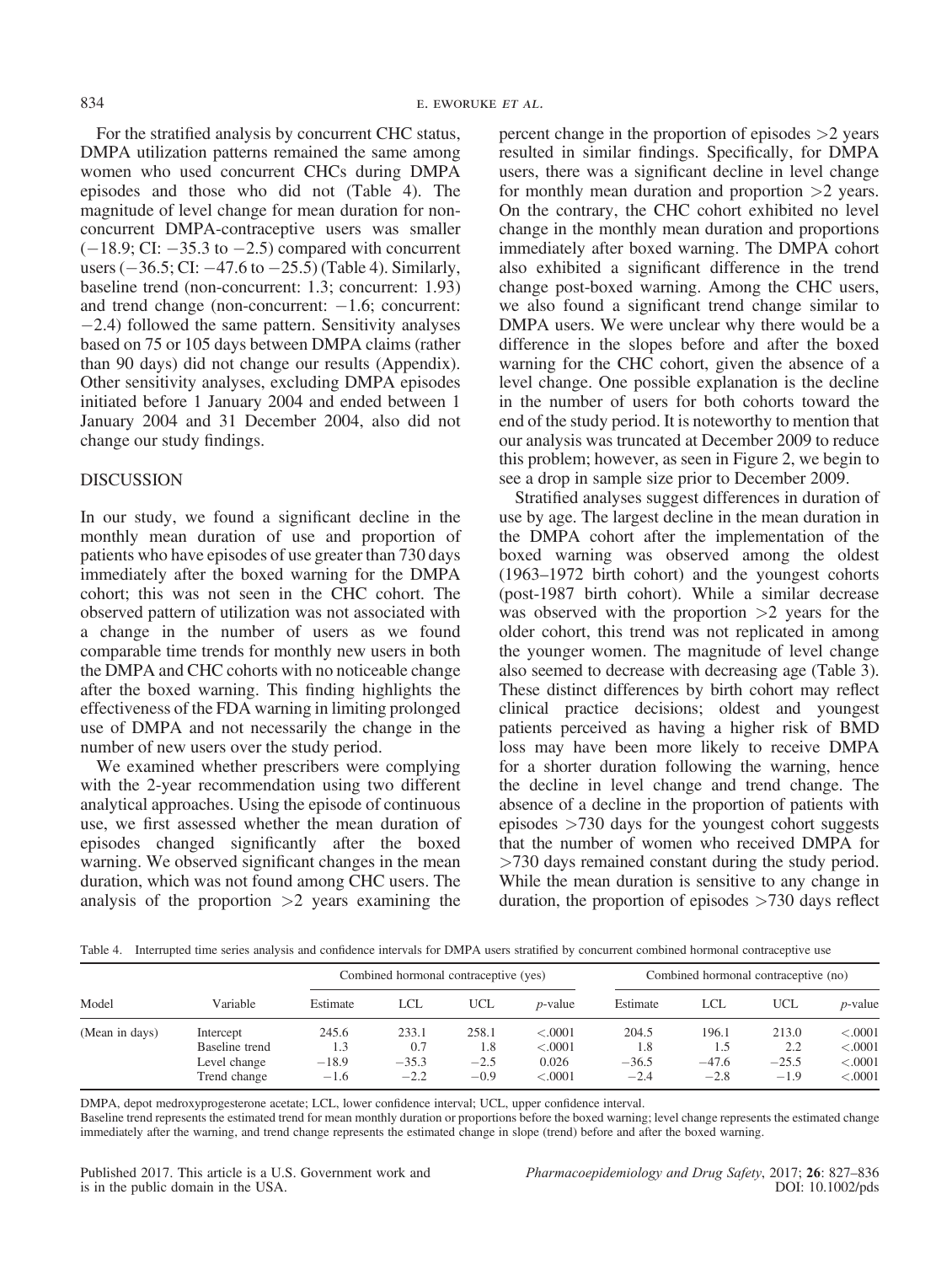only changes in use  $>2$  years. This trend may be explained by published recommendations from the American Society for Adolescent Medicine.17 It states that "DMPA duration of use need not be restricted to 2 years in adolescent population." It is possible that the observed increased level change after the boxed warning in the younger patients is reflective of these recommendations. Given the limited sample size for this subcohort and the absence of the full date of birth in the data, future studies will be needed to confirm these trends.

To date, there have been no other studies examining the impact of the boxed warning on the duration of use of DMPA. Our study has the following implications: first, use of DMPA is not declining over time. Similar trends in the rate of new users in both the DMPA and CHC cohorts observed suggest that the initiation of DMPA has not changed. Second, amidst conflicting guidance, some prescribers and patients in the USA have adopted the 2-year time limit for DMPA use. Third, the analysis stratified by birth cohort suggests that not all patients have adopted the 2-year limit. Specifically, the youngest patients deemed to be at a higher risk for bone mineral loss, continue DMPA for longer than 2 years. Future studies would need to confirm these findings and the resulting effect of long-term DMPA use among adolescents.

Our study has several strengths. First, the ITS is the strongest quasi-experimental design to evaluate longitudinal effects of time-delimited interventions.<sup>19</sup> The model allows for estimating in statistical terms the impact of an intervention on an outcome of interest. Second, our study incorporated a control group of CHC users in the design to assure that the observed changes are related to the intervention of interest and not due to other factors associated with drug utilization in the study dataset. Lastly, our analysis was also able to examine DMPA utilization in a diverse population among women of child-bearing age.

Despite an observed association, there are several limitations that warrant discussion. Although the IMS dataset includes data for a sample of the commercially insured from the 50 US states, this study population may not be generalizable to other target populations, including those with other private insurance and Medicaid. Exposure ascertainment may be different for DMPA and CHCs. DMPA exposure ascertainment was based on procedure codes indicating administration of the injection, while we relied on pharmacy claims for CHC exposure ascertainment. The extent and impact of possible exposure misclassification of the CHC definition remain unknown. Our analysis defined units of analysis (mean duration and proportion  $>2$  years)

based on complete duration of use. Therefore, we were unable to capture the impact of the boxed warning on prescribing decision during use. Lastly, in our stratified analysis by birth cohort, some women were excluded because of their estimated age being less than 11 years at index date. Future studies with date of birth information should be conducted to confirm the observed findings by birth cohort.

### **CONCLUSION**

Using an ITS design, we observed a modest decline in the monthly mean duration of use and proportion of patients who have episodes of use greater than 730 days for DMPA use immediately after addition of the boxed warning. This change in utilization was not observed among CHC users. In the stratified analysis, we saw declines in the duration of use >2 years in all age groups, except adolescents who continue to use DMPA for longer than 2 years. Future studies would need to confirm these findings and the effect of long-term DMPA use among adolescents.

### CONFLICT OF INTEREST

The authors declare no conflict of interest.

#### KEY POINTS

- The inclusion of the boxed warning in the US prescription labeling in November 2004 resulted in a decline in the duration of use for depot medroxyprogesterone.
- Declines in the duration of use were observed in all age groups, except for adolescents who continue to use depot medroxyprogesterone for longer than 2 years.
- The effect of long-term depot medroxyprogesterone use among adolescents is warranted, since peak bone accretion occurs during adolescence.

#### ETHICS STATEMENT

The authors state that no ethical approval was needed.

### REFERENCES

1. Services USHaH. Depo-Provera (NDA 020246) Label and Approval History In Administration FaD, ed. Silver Spring: U.S. Department of Health and Human Services.

Pharmacoepidemiology and Drug Safety, 2017; 26: 827–836 DOI: 10.1002/pds